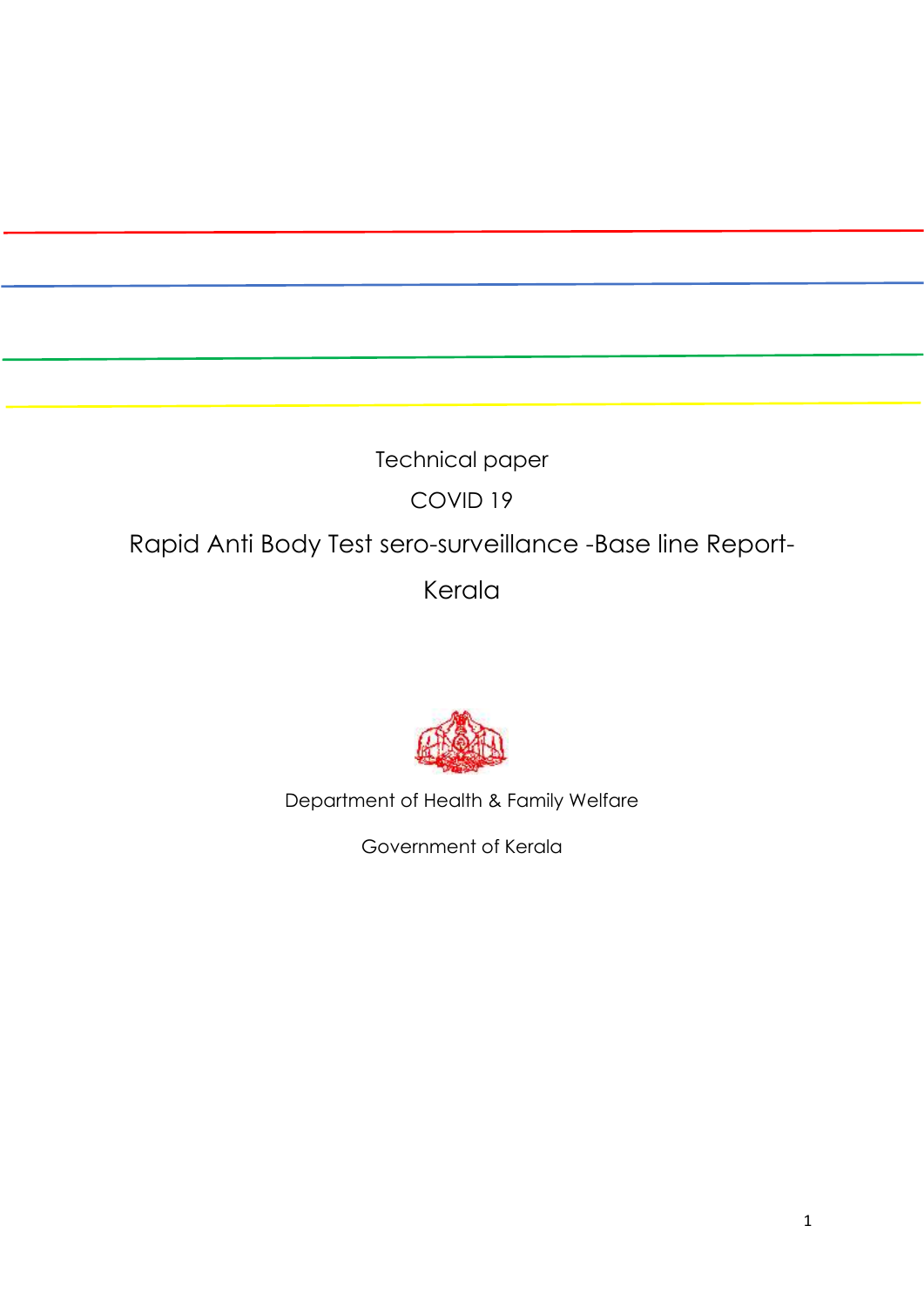## **Results of community based sero-surveillance using rapid antibody test among special groups in Kerala - Baseline Report**

**Background:** Sero-surveillance is a tool to assess trends of COVID. Though there are several limitations to rapid antibody tests and the results need to be interpreted cautiously, it can help the policy makers and academicians to examine the trends of population immunity over time, evaluate the impact of preventive measures, identification of groups at risk and inform policy.

Kerala has completed the baseline community based sero- surveillance in the last week of May 2020 using rapid antibody tests. The initial survey would serve as a baseline to determine the seroprevalence of SARS-CoV-2 infection in the community and the subsequent rounds would help to monitor the trends of infection in the community.

The process of conduct of sero-surveillance was a very challenging exercise; it was completed successfully with the efforts of all concerned in planning and implementation. A committee was constituted to evaluate the process and outcome of first round and give recommendations for the next round of serosurveillance. Committee prepared this report, based on analysis of data, group discussions, e-mail communication, in depth interviews (to verify/triangulate methodology including sampling), document analysis (such as validation process of NIV) and review of literature.

**Process**: The best available rapid antibody test kits available at that time in terms of accuracy which was quickly validated by NIV (70% sensitivity using 80 samples and 90.5 -100% specificity), as reported by NIV) were used. Samples were collected from 14 districts, from specific groups based on the guidelines issued by Dept of Health and Family Welfare (Table 1).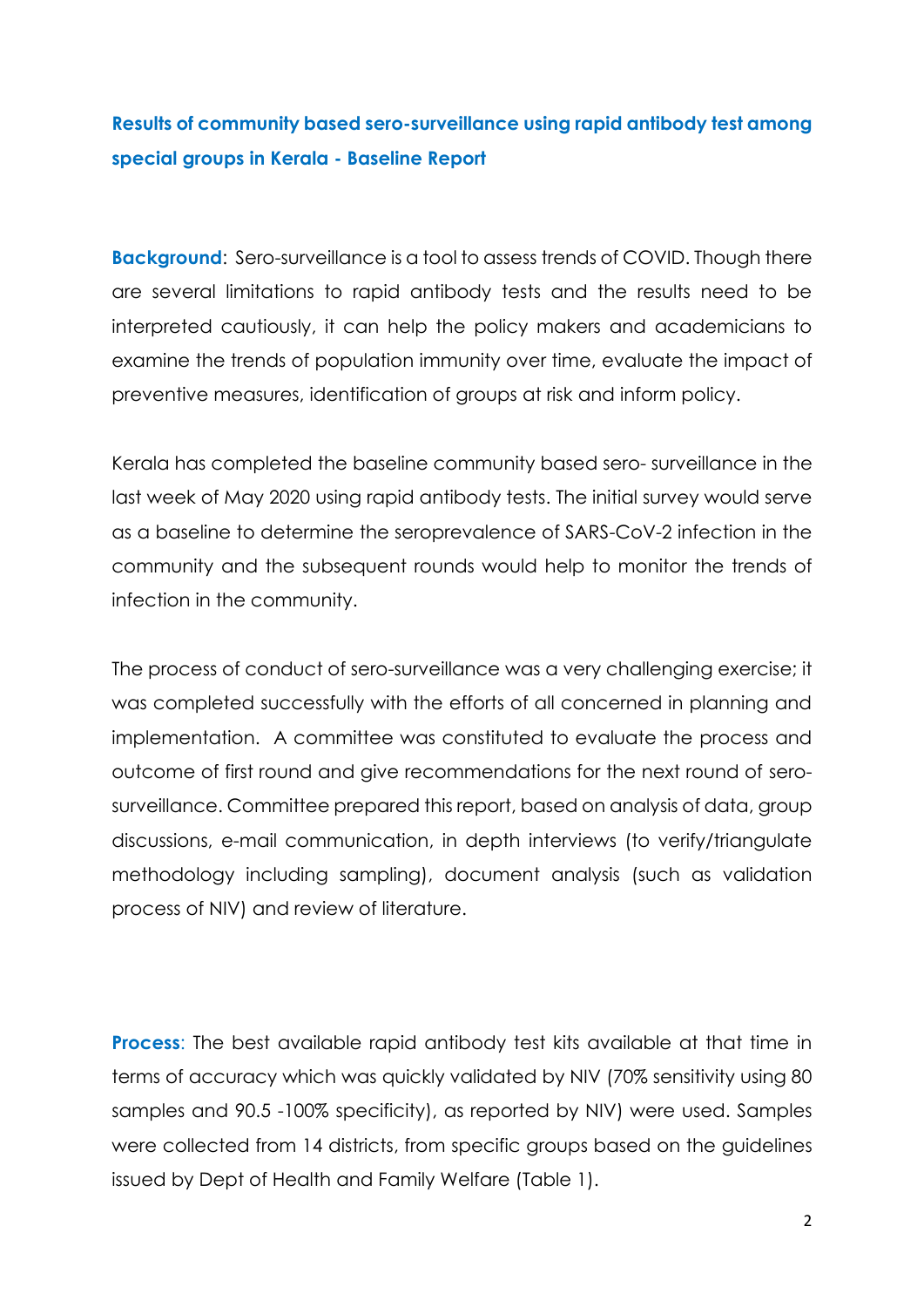In regions with low COVID-19 disease prevalence, the risk of false positive results by serologic testing is higher, even with high specificity. As positive predictive value (probability that the person really has the disease, given the test is positive) for antibody-based kits in a low prevalence setting like Kerala was estimated (assumption:1% prevalence and 98% specificity) prior to the survey to be less than 25% (If anybody is found positive for IgM, less than 25% will actually have true disease), RT-PCR was done for all those tested positive for IgM antibodies.

All those identified during sero-survey who were IgM or IgG positive were brought under surveillance network and were managed appropriately based on existing surveillance and clinical management guidelines.

**Results**: Analysis is based on data from 9483 individuals in specific groups with varying levels of risk. Based on the algorithm, Infection has been confirmed using RTPCR in thirteen individuals (0.13 %).

The proportion of IgG positivity was high in those groups with exposure such as those in institutional quarantine (19%), home quarantine (6%) and expatriates (5%). If groups with high exposure are eliminated, in other groups, proportion of previous infection (IgG positivity) was between 0.2 to 0.5 %. There is not much difference in evidence of previous infection among health care workers of COVID and non COVID settings (0.5%).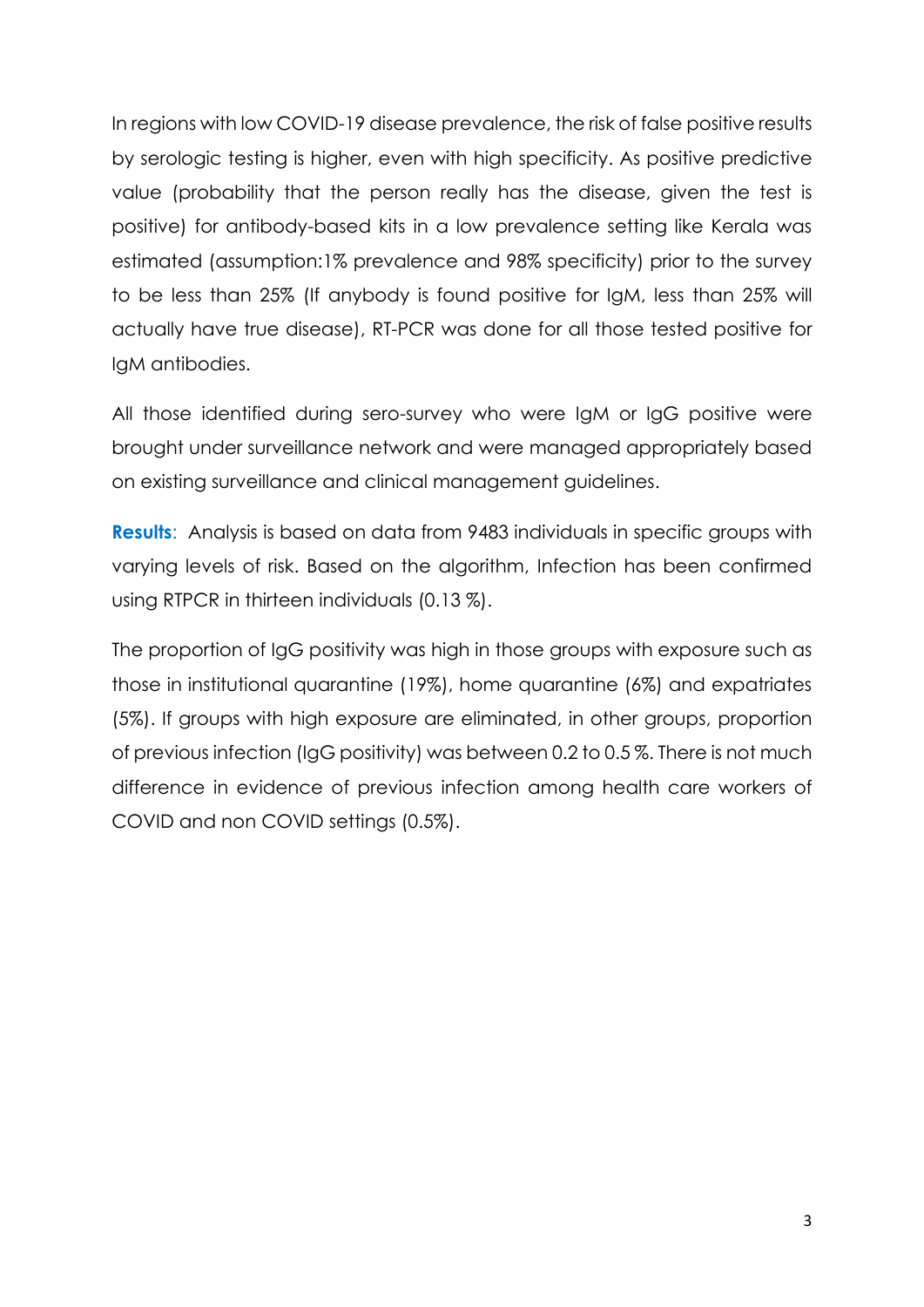**Discussion:** The IgG positivity obtained in non-exposed groups were consistent with the ICMR sero surveillance which was conducted in the state during May second week (0.33%).

The sampling method adopted to recruit low risk categories such as the elderly is a matter of concern in interpreting the results. It is only a practical and feasible alternative in the field to include willing persons, during an outbreak situation. The bias which is subsequent to this restricts the generalisability of the results.

Cross reactivity with any corona virus types can lead to false positive results. 4 (out of six) of the corona viruses are commonly circulating common colds. Disproportionally high proportion of elderly and people with ARI tested more among IgM could be due to this cross reactivity also. On RTPCR confirmation, they all turned negative.

#### **Recommendations for conducting future rounds of sero-survey:**

- The next round of surveillance can have components of hospital surveillance in antenatal women similar to HIV sentinel surveillance and blood donors.
- Hospital based surveillance has the advantage of minimising risk of exposures to those involved.
- Use of more accurate tests based on IgG ELISA or CLIA shall be considered.
- A sounder methodology to establishment of predictive validity by testing a prospective sample may be considered in validation.
- Groups involving exposures like 3A, 3B, 5C can be avoided and more epidemiological samples may be included.
- The sampling method adopted to recruit persons in the low risk categories such as the elderly may be fine-tuned.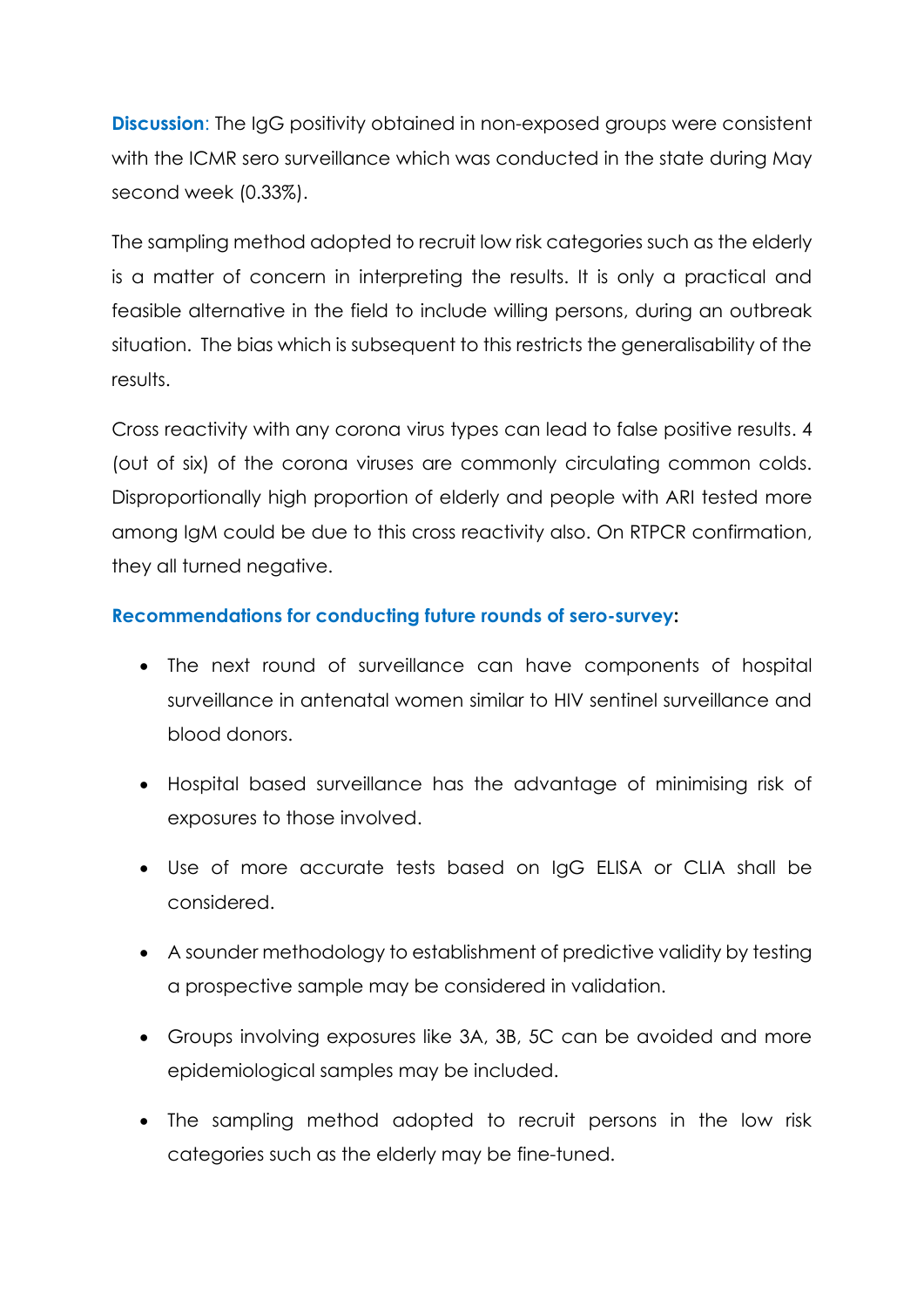The report has given technical insights regarding conduct of the next round of surveillance. This is a baseline report, will guide to plan the next round. ICMR is conducting the surveillance round 2 and plans to conduct series of rounds. The state is participating in the ICMR studies for the objectivity and getting comparative analysis of response of all the States and Union Territories.

We appreciate the work done by the following members.

#### **Committee members**

- 1. Dr.A. Santhosh Kumar, Professor and head, Paediatrics, Govt Medical College, Thiruvananthapuram and Chairman State Medical Board
- 2. Dr.Indu P.S. , Professor and head, Community Medicine, Govt Medical College, Thiruvananthapuram and State PEID(Prevention of epidemic and Infectious Diseases) Cell Co-ordinator
- 3. Dr.Meenakshy V. Additional Director, Public Health, Directorate of Health Services, Kerala
- 4. Dr.Saradadevi, Professor and head, Microbiology, GMC TVPM
- 5. Dr.ZiniaT.Nujum, Associate Professor, Community Medicine, GMC Kollam
- 6. Dr.Aravind, HOD Infectious Diseases, GMC,TVPM and Member State Medical Board
- 7. Dr.Sunija, Dircetor, State Public Health Lab, Kerala
- 8. Dr.Chintha S, Associate Professor, Community Medicine, GMC TVPM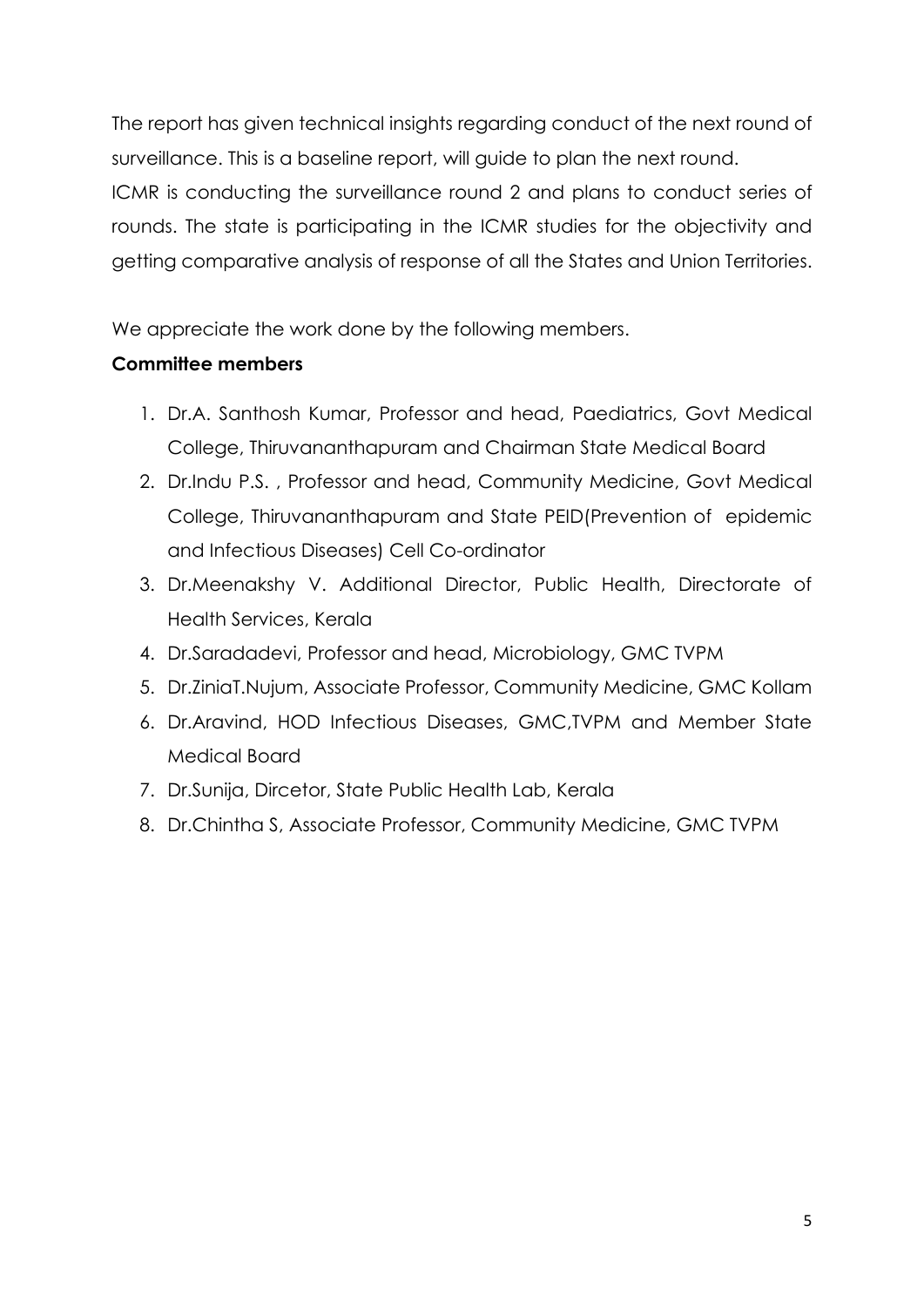### **Table 1: Summary of antibody positivity among specific groups**

| Group | Group<br>description                            | <b>Total</b><br>(N) | <b>IgM</b><br>÷ | $%$ * | <b>IgG</b><br>÷          | $\%$ | <b>Both</b><br>lgM/<br><b>IgG</b><br>$\ddot{}$ | $\%$ |
|-------|-------------------------------------------------|---------------------|-----------------|-------|--------------------------|------|------------------------------------------------|------|
| 1A    | <b>HCW COVID</b>                                | 998                 | 18              | 1.80  | 5                        | 0.50 | $\mathbf{1}$                                   | 0.10 |
| 1B    | <b>HCW</b><br>Non-<br><b>COVID</b><br>hospitals | 1020                | 15              | 1.47  | 5                        | 0.49 | $\overline{0}$                                 | 0.00 |
| 2A    | PFALM*                                          | 1003                | 11              | 1.10  | $\overline{4}$           | 0.40 | $\overline{0}$                                 | 0.00 |
| 2B    | RDC^                                            | 508                 | 8               | 1.57  | $\mathbf{1}$             | 0.20 | $\overline{0}$                                 | 0.00 |
| 2C    | with<br>Contact<br>ISD#                         | 240                 | $\overline{4}$  | 1.67  | 0                        | 0.00 | $\overline{\phantom{a}}$                       | 0.42 |
| 2D    | Guest workers                                   | 493                 | 6               | 1.22  | $\overline{0}$           | 0.00 | $\overline{0}$                                 | 0.00 |
| 3A    | Home<br>quarantine                              | 1561                | 32              | 2.05  | 59                       | 3.78 | 16                                             | 1.02 |
| 3B    | Institutional<br>Quarantine                     | 405                 | 16              | 3.95  | 38                       | 9.38 | 22                                             | 5.43 |
| 4     | Vulnerable >60<br>yrs                           | 2019                | 58              | 2.87  | 7                        | 0.35 | $\mathbf 0$                                    | 0.00 |
| 5A    | ARI not COVID<br>suspect                        | 502                 | 14              | 2.79  | $\overline{\phantom{a}}$ | 0.20 | $\mathbf{1}$                                   | 0.20 |
| 5B    | Epidemiologic<br>al samples                     | 263                 | 6               | 2.28  | $\mathbf{1}$             | 0.38 | $\overline{2}$                                 | 0.76 |
| 5C    | Expatriates,<br>after 14 days                   | 471                 | 9               | 1.91  | 12                       | 2.55 | 3                                              | 0.64 |

**\*of total IgM positive, those confirmed by RTPCR is 13.**